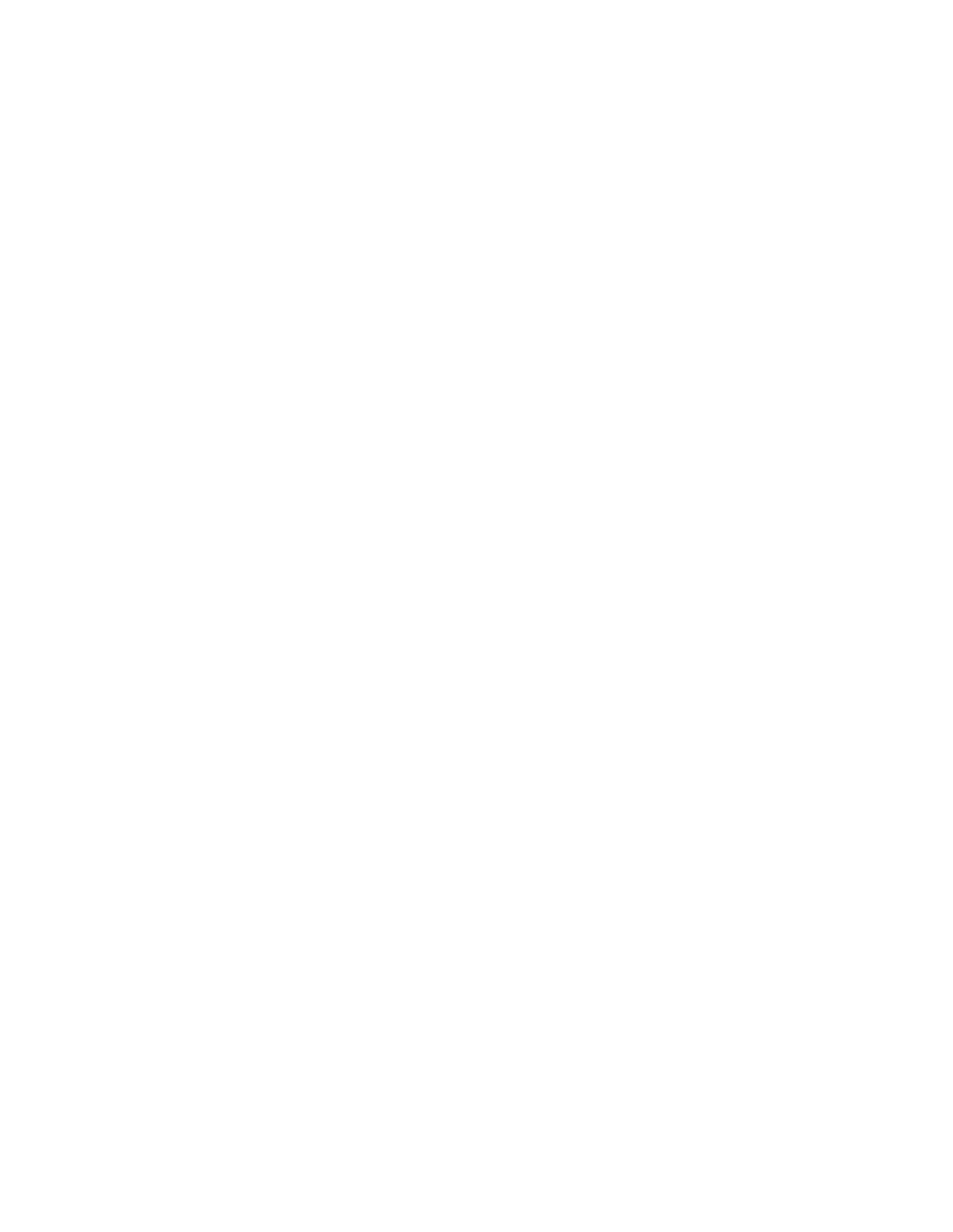# **Table of Contents**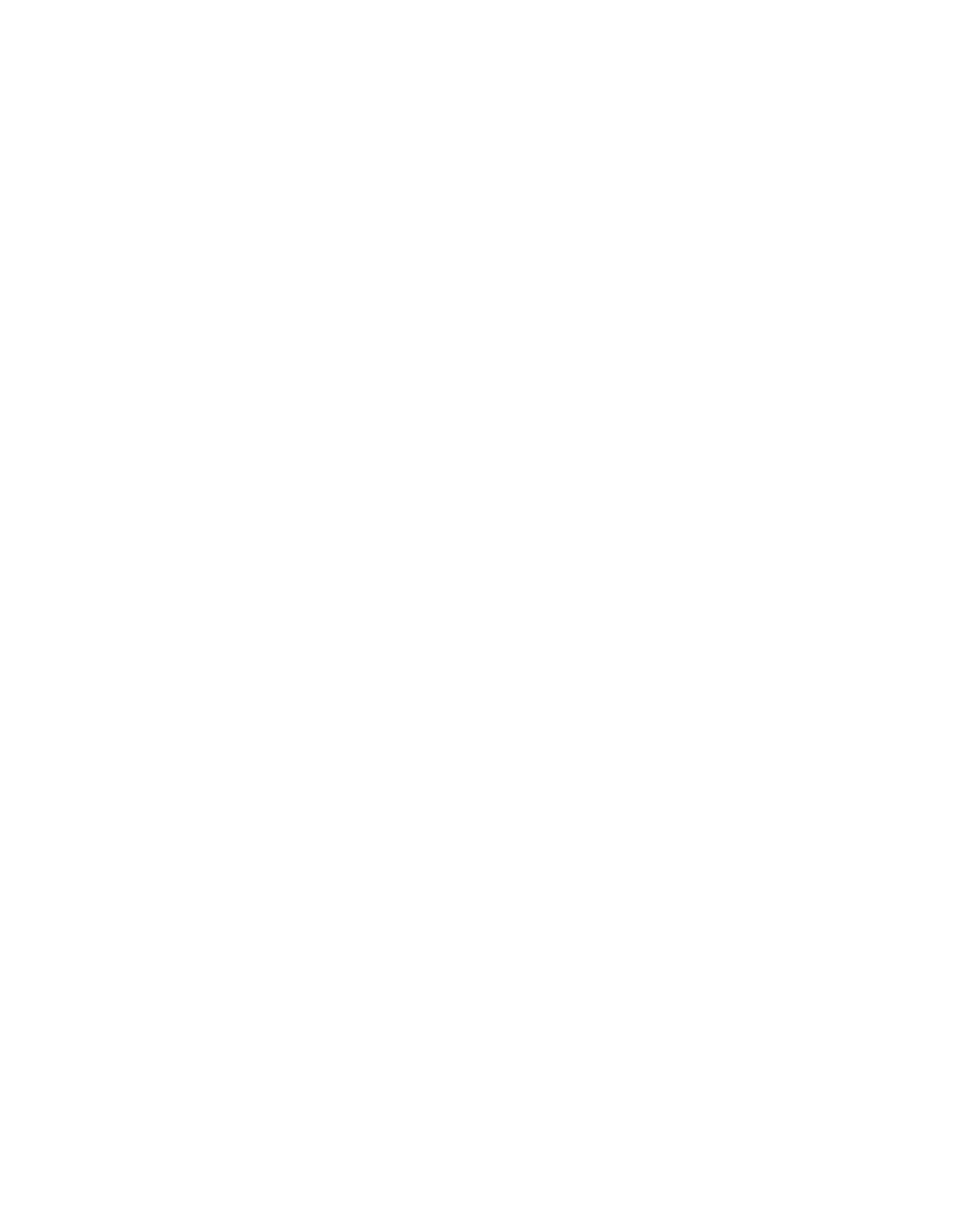# **INTRODUCTION**

The MARK V is an affordable, handheld quantitative breath alcohol testing instruments. The Mark V is a NHTSA certified EBT. It can be used for law enforcement, schools, workplace safety, or medical purposes. The MARK V features easy-to-use automatic sampling or manual sampling procedures.

The MARK V is accurate and reliable, allowing a complete breath test procedure to be conducted in about 30 seconds or less.

This manual describes the operation, maintenance, calibration check, and calibration adjustment of the MARK V. This manual should be read completely and fully understood by each operator prior to testing. It is further recommended that operators practice the breath testing process before giving an actual "in the field" test.



### **NHTSA/DOT APPROVED EVIDENTIAL BREATH ALCOHOL TESTING DEVICE (EBT)**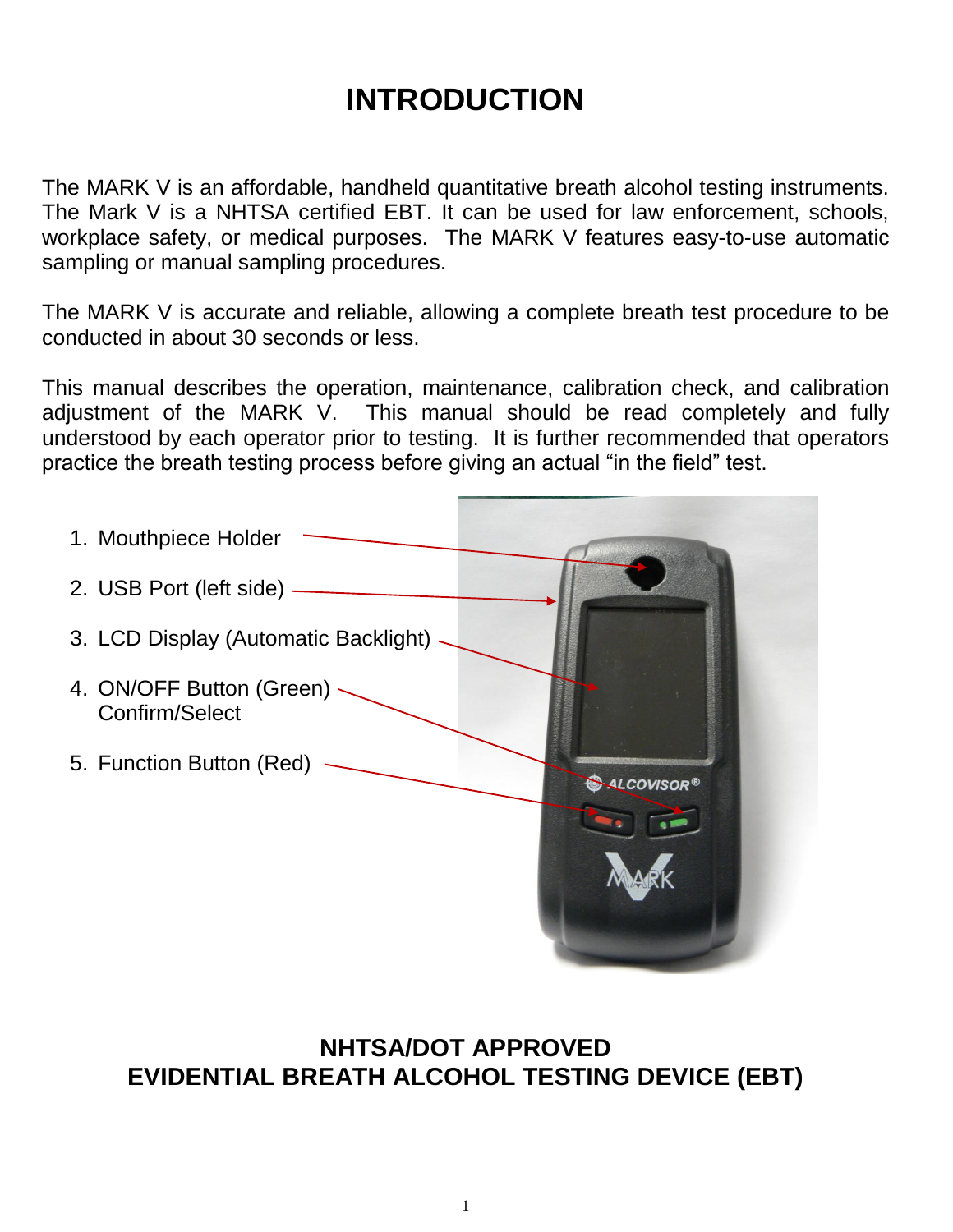# **PRINCIPLES OF OPERATION**

The MARK V uses an electrochemical fuel cell containing two platinum electrodes to detect and measure the concentration of alcohol vapor in expired breath. When breath is drawn into the fuel cell by the sampling system, a small voltage is generated proportionate to the breath alcohol concentration. This voltage is then fed to an electronic amplifier and displayed on screen.

The instrument is simple to operate and may be used as often as required provided that a suitable delay is allowed between successive tests. This time delay allows the fuel cell to clear itself of alcohol and prevents the possibility of additive readings. If no alcohol is present in a test, a second test may be analyzed immediately, since the fuel cell voltage is already at zero. Unless the breath alcohol level of the subject is very high, the instrument will generally be clear enough to receive and analyze a second sample in less than two minutes.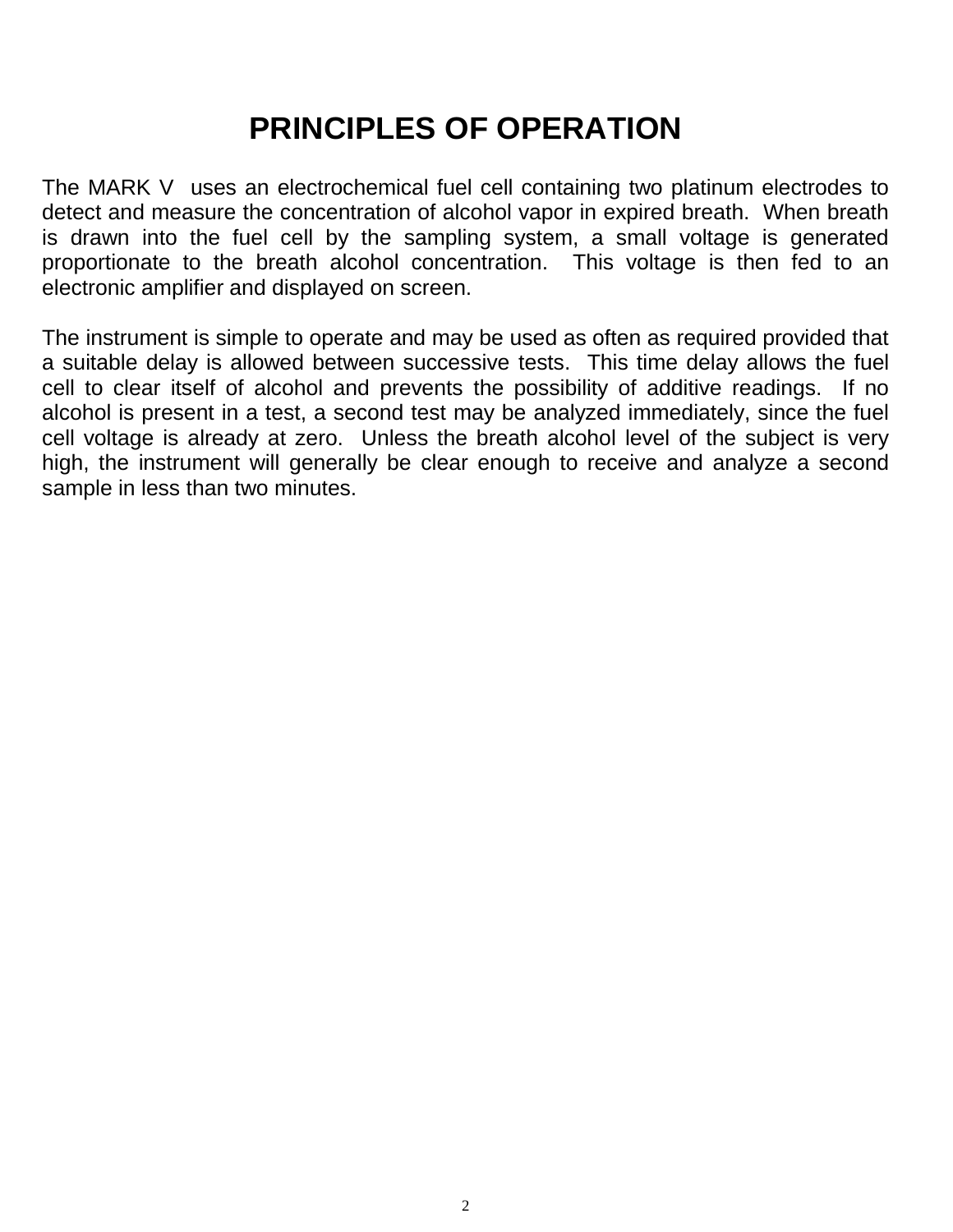# **The MARK V Alcovisor® Operation**

This section details the preparation required to use the MARK V, and the steps for performing a breath test.

# **Preparing the MARK V**

Before using the MARK V, the batteries (AAA) must be installed and the unit turned on.

#### **Installing Batteries**

The MARK V is powered with 4 AAA Alkaline Batteries. The Battery Indicator is located at the top right of the screen when the MARK V is turned on.

To insert the batteries:

- 1. Press and slide the battery compartment cover off.
- 2. Place 4 AAA batteries into position in the battery compartment.
- 3. Replace the cover.

When replacing the batteries, always replace ALL four batteries.

### **Turning On & Off**

#### **ON**

Press and hold the Green ON/OFF button for 2 – 3 seconds. The display light comes on and a self-test (automatic Blank Test) is carried out by the microprocessor. In a few seconds, the display will read "PLEASE BLOW".

### **OFF**

Press and hold the ON/OFF button for 2 - 3 seconds.

Note: You can choose to have the Mark V shut off automatically after 1, 2, 5 or 10 minutes of inactivity, to conserve battery power.

#### **Attaching a Mouthpiece**

- Remove the disposable mouthpiece from its wrapper, making sure not to touch the end into which the subject will be blowing.
- Insert the disposable mouthpiece into the mouthpiece opening. The mouthpiece can be inserted from either side of the unit.
- Ensure a secure fit.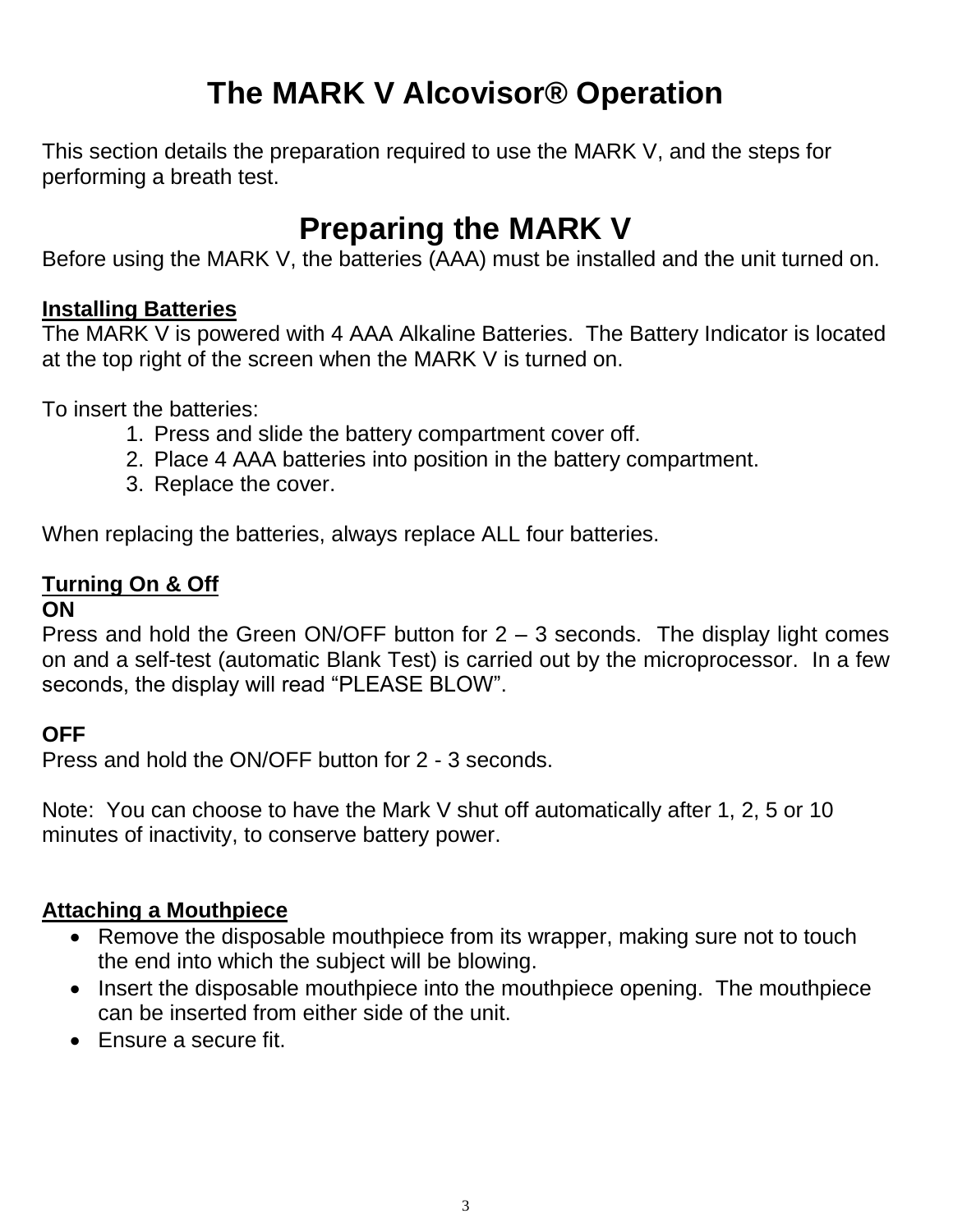

To access the Settings menu:

- 1. Turn on the MARK V.
- 2. When instrument displays "Please Blow", click the LEFT (red) button until the Main Menu Icon  $\blacksquare$  is highlighted, then click the RIGHT (green) button to select. This will take you to the main menu.
- 3. Use the LEFT (red) button to highlight the Settings Icon , then click the RIGHT (green) button to select.

### **Settings:**

- 1. **Time Setting:**
	- a. Use the LEFT (red) button to change the hightlighted area and RIGHT (green) buttons to select the correct Date and Time
	- b. Select "Update" to confirm.

### 2. **Auto Off:**

- a. Use the LEFT (red) and RIGHT (green) buttons to Select the time limit to turn off the device automatically if it is inactive.
- b. Select  $\bullet$  to confirm.

### 3. **Print (This Feature Only Used with DOT Printer Models)**

### 4. **Calibration:**

- a. When the screen displays "Calibration Needed", send the device in for calibration or, if qualified, proceed to the Calibration Section in the Advance Settings Manual.
- b. A password is needed for calibration.

### 5. **Advanced:**

A password is needed to access the advanced settings. Please refer to the Advanced Settings Manual.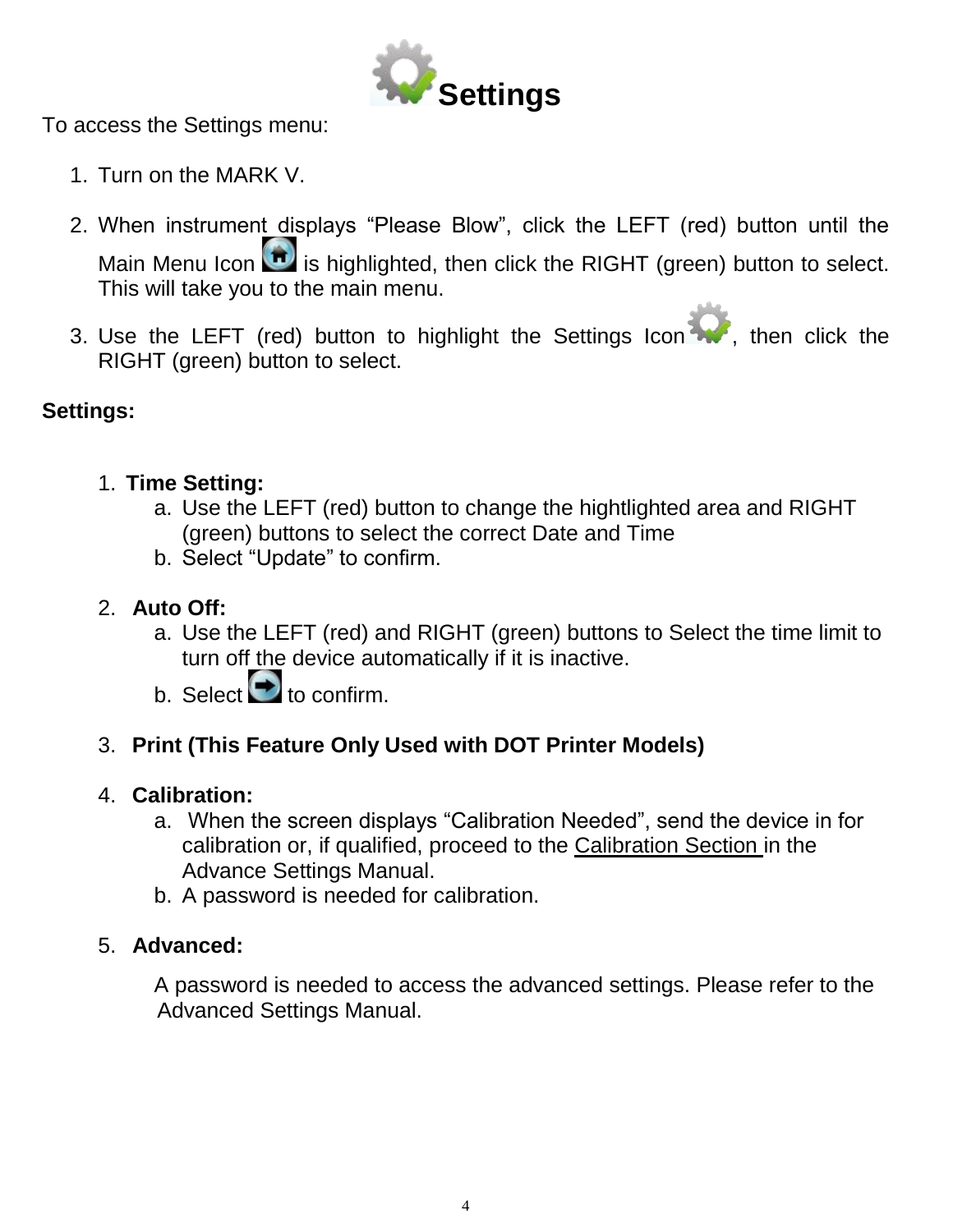# **Performing a Breath Test**

Before performing a breath test, several conditions for the test site and the test subject must be verified

#### **Conditions for Test Site**

- The ambient air should be free from alcohol, solvent vapors, and thick tobacco smoke.
- Working temperature of MARK V LE should be between 23°F to 131°F (-5ºC to 55ºC).

Note: Do not allow an unrealistically high ethanol concentration to reach the sensor, since this can reduce the life expectancy of the unit.

### **Conditions for Test Subject**

- The person being tested must abstain from drinking, eating, chewing gum, chewing tobacco, smoking tobacco, using mouth spray, or taking any medications for at least 15 minutes prior to providing a sample. (If a positive sample is given in workplace testing, a minimum 15 minute waiting period must occur after the initial screening test.)
- The person being tested must breathe evenly and normally before the test. The person must also avoid repeated deep breaths (hyperventilation) as this will temporarily cool down the breath and may lead to a false reading.
- Should the person have diminished lung capacity and cannot activate the Auto Test, a manual override method is provided.

Note: Rinsing out the mouth with water or non-alcoholic drinks does not substitute for the 15 minute interval between a screening test and a confirmation test.

#### **Air Blank Feature**

The MARK V allows the user to perform an Air Blank test to determine if ethanol is present in the ambient air or if any residual alcohol is remaining from prior testing. An Air Blank test should be performed if there is suspicion that the ambient air contains alcohol vapor, or prior test carryover is suspected, or before a confirmation test. The MARK V automatically performs an air blank every time the Test Icon is selected and before going into Test Mode.

If a reading greater than 0.000% is noted on the Air Blank Result, return to the Min Menu, wait 2-3 minutes, then select the Standard Test Icon again and check the Air Blank result.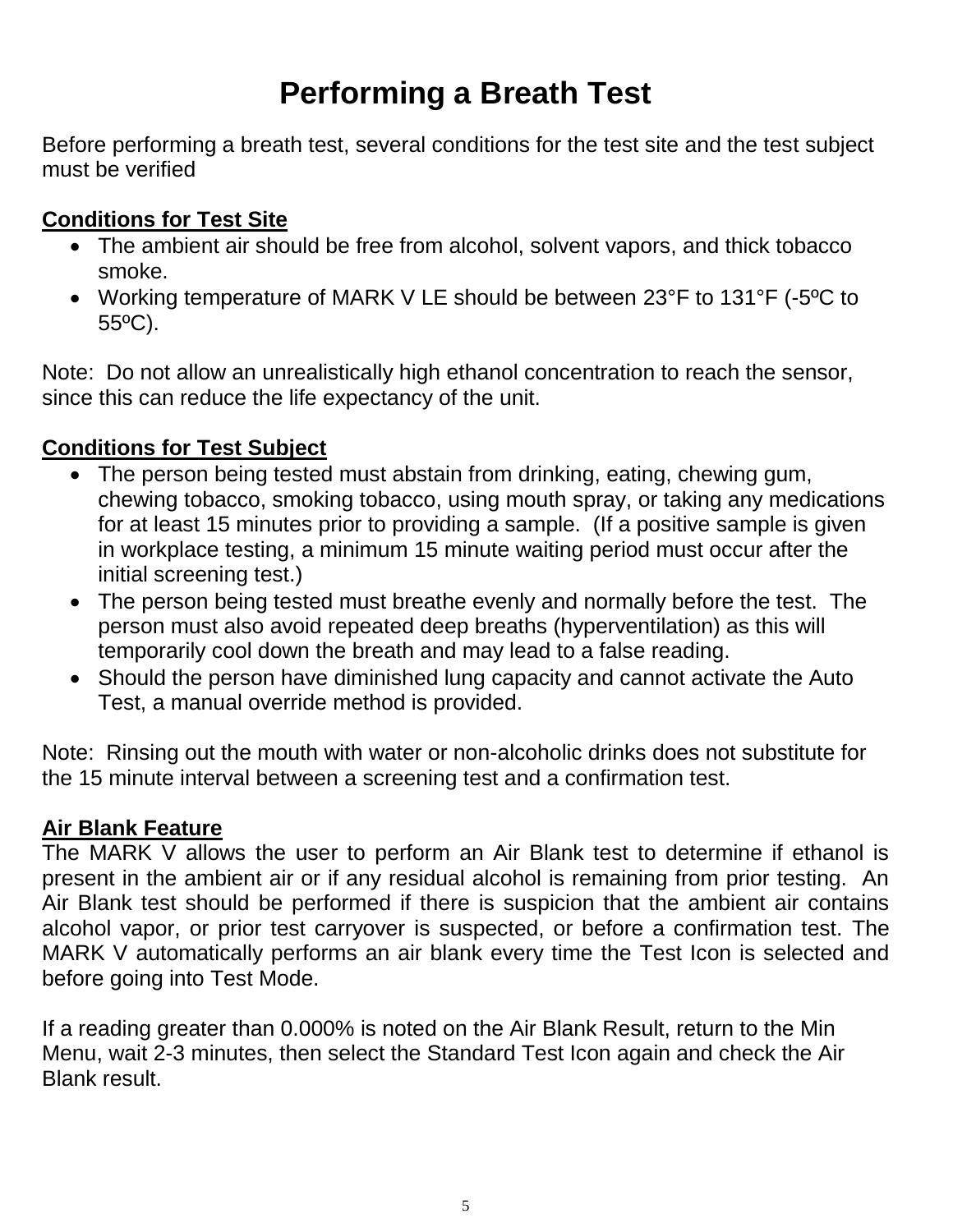# **Measuring Breath Alcohol Concentration (BrAC/BAC)**

### **Automatic Sampling**

- 1. Insert a new disposable mouthpiece into the mouthpiece opening. The mouthpiece can be inserted from either side of the device.
- 2. Turn on the MARK V.
- 3. Instrument will display "AirCheck Processing" as it checks for residual alcohol in the air or in the fuel cell. The results of the Air Blank test will be displayed on the screen for 6 seconds.
- 4. Instrument will then automatically go into Test Mode and display the next Test Record Number.
- 5. Ensure that the display reads "Please Blow". The MARK V is now ready for use. The Record # will be displayed below "Please Blow".
- 6. Instruct the person being tested to breathe in deeply and blow evenly into the mouthpiece, without a break, for a minimum of 4 seconds or until a click sounds. Blowing can cease when the click is heard.
- 7. After a few seconds, the Test Result will be displayed on the LCD. If the unit is left on, it will power down after displaying the test result for several minutes.
- 8. If subject did not blow within 30 seconds, operator can select "Refuse" to confirm the subject refused to do the test. Or operator can select "Test Again" to allow subject to do the test again. If "Refuse" is selected, this will appear in the memory for that record number.
- 9. If subject failed to give a valid breath sample, operator can select "Discontinued" to confirm, or select "Test Again" to allow subject to test again. If "Discontinued" is selected it will appear on the test record.
- 10. To take another test, attach a new mouthpiece and highlight the Test Again Icon at the bottom of the screen using the Red button and select using the Green button. Instrument will perform another Air Blank before going back into Test Mode and displaying a new Test Record Number.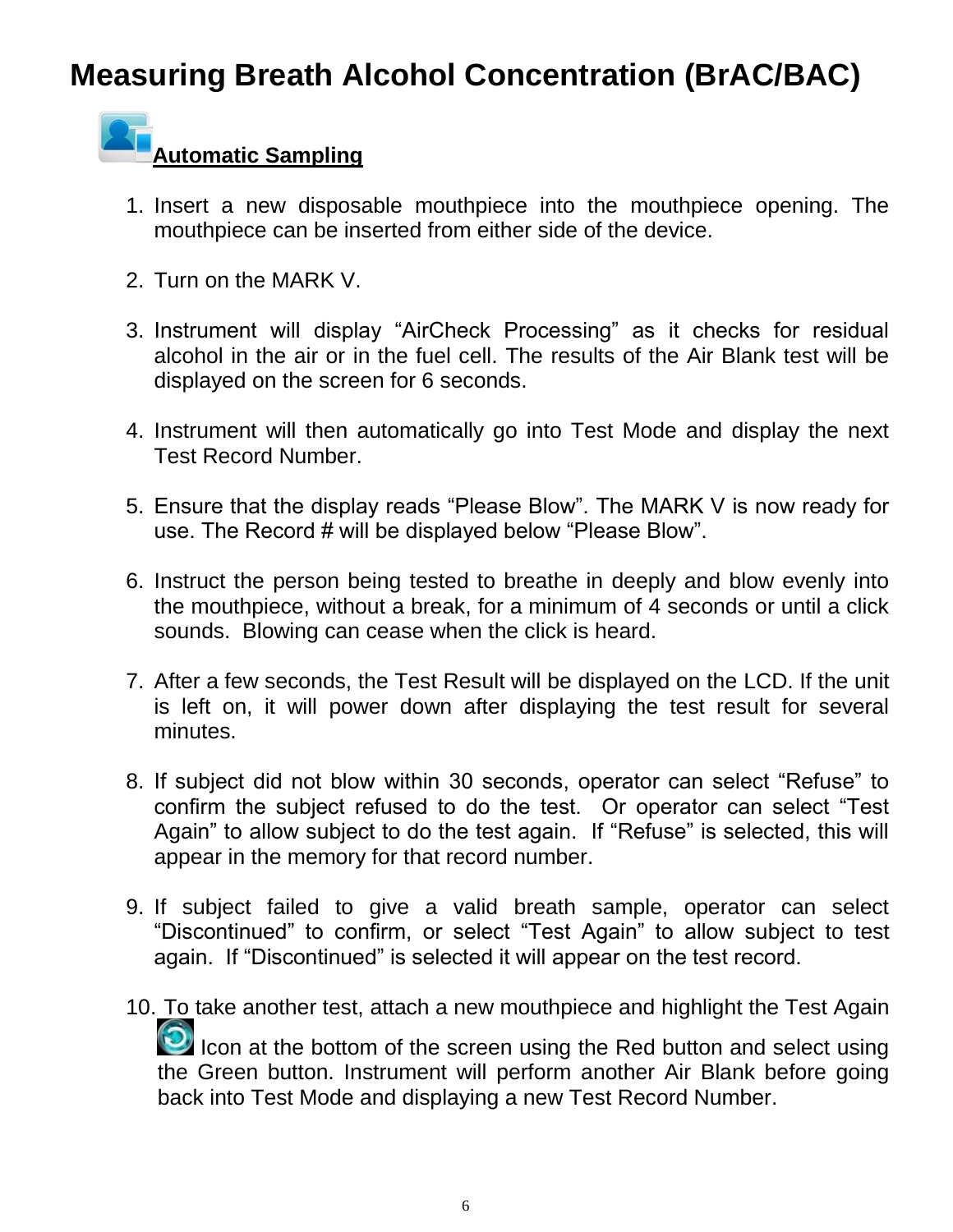#### **Manual Sampling**

This method can be used when the test subject has a diminished lung capacity and cannot activate the Automatic Sampling test.

- 1. Follow steps 1-5 under Automatic Sampling.
- 2. Instruct the person being tested to breathe in deeply and blow evenly into the mouthpiece without a break for a minimum of 4 seconds.
- 3. While the person is blowing and after a minimum of 4 seconds, press the green button and release.
- 4. After a few seconds, the measured value will display.

#### **Conducting a Passive Test (No Mouthpiece)**

- 1. Turn the MARK V ON.
- 2. When "Please Blow" appears, hold the sample port (mouthpiece opening) about 4 inches from the subject's mouth.
- 3. Have the subject moderately blow towards the mouthpiece holder opening for several seconds.
- 4. Press the green button while the subject is blowing.
- 5. Results will appear on display (e.g. 0.000% or greater).

#### **Notes:**

- If the BAC is 0.000%, the display will be instantaneous. If the BAC is higher than zero, please wait 3 minutes before performing the next test.
- Use a new mouthpiece for each test.
- The interval between two measurements will depend on the alcohol concentration of the first sample. This interval cannot be shortened by temporarily switching off the instrument. Please wait 3 minutes before performing the next test.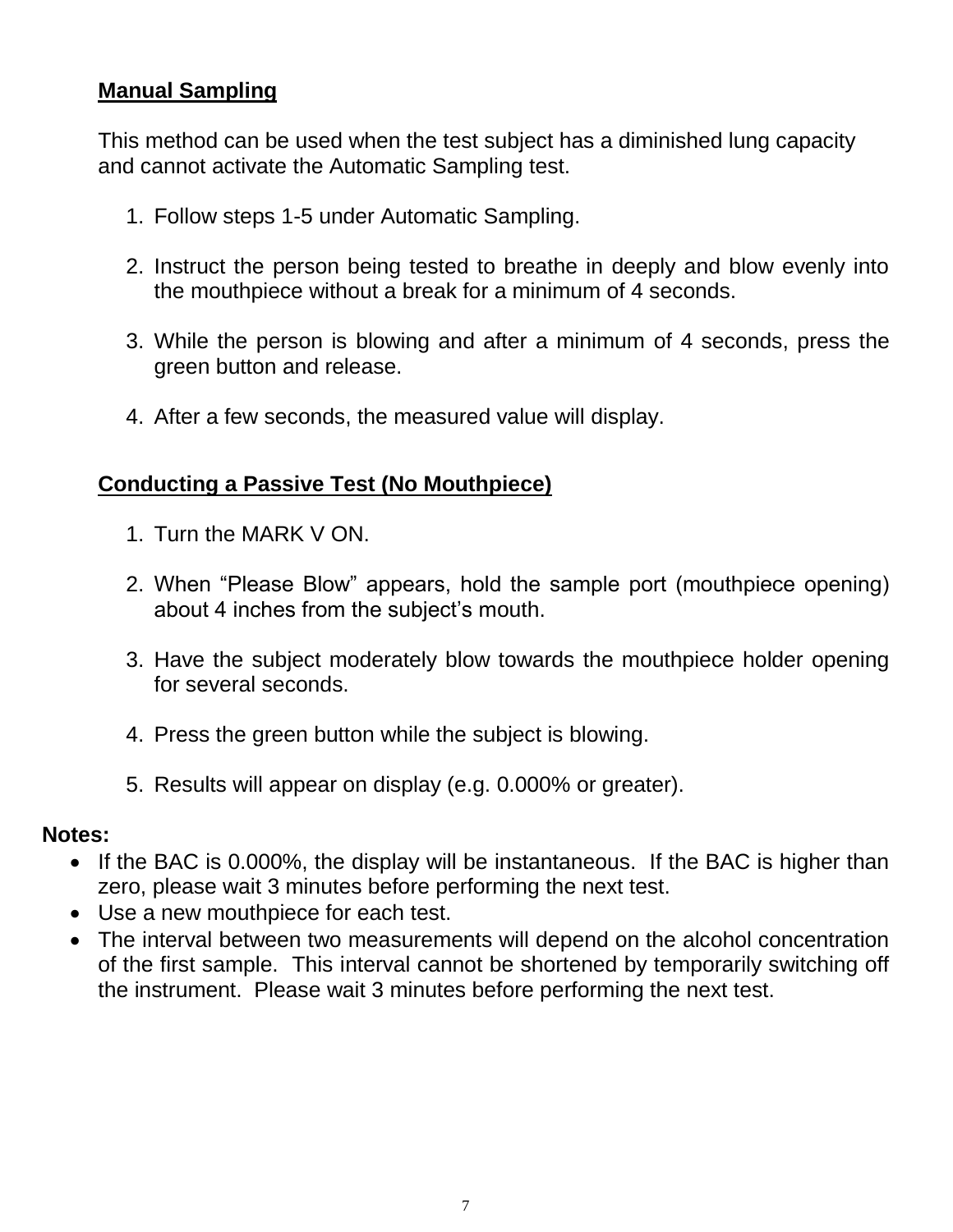

The MARK V is able to store up to 10,000 individual test records. These can be viewed and then downloaded onto a computer at a later time.

To view records:

- 1. Turn on the MARK V.
- 2. When instrument displays "Please Blow", click the LEFT (red) button until the Main Menu Icon  $\blacksquare$  is highlighted, then click the RIGHT (green) button to select. This will take you to the main menu.
- 3. Use the LEFT (red) button to highlight the Test Records Icon **AF**, then click the RIGHT (green) button to select.
- 4. The most recent record will be shown on the screen. To view other records, use the LEFT (red) button to highlight the left arrow and click through the records using the RIGHT (green) button.

# **Accuracy Checking and Calibration**

Accuracy checking should be performed at least once per month to ensure that BAC readings are reliable. If the result of the accuracy test is not within the acceptable range, the unit must be re-calibrated by PAS Systems International, Inc. or by persons who have been properly trained for alcohol detector calibration.

Due to the sensitive nature of BAC testing, it is extremely important to keep detailed records of both accuracy tests and recalibrations for each MARK V unit.

PAS recommends all MARK V units be calibrated annually or whenever an accuracy test shows that BAC readings are no longer within tolerance limits. Because precise calibration is crucial, it can be performed only by PAS Systems International or by persons who have been properly trained for alcohol detector calibration. (Calibration of the MARK V **must** be performed using a NHTSA-approved wet bath simulator or certified dry gas standard.) Successful completion of calibration should be recorded in a calibration log. *Instructions for calibration can be found in the Advanced Settings Manual.* Please refer to the Quality Assurance Plan (QAP) documentation on page 12 for additional calibration requirements.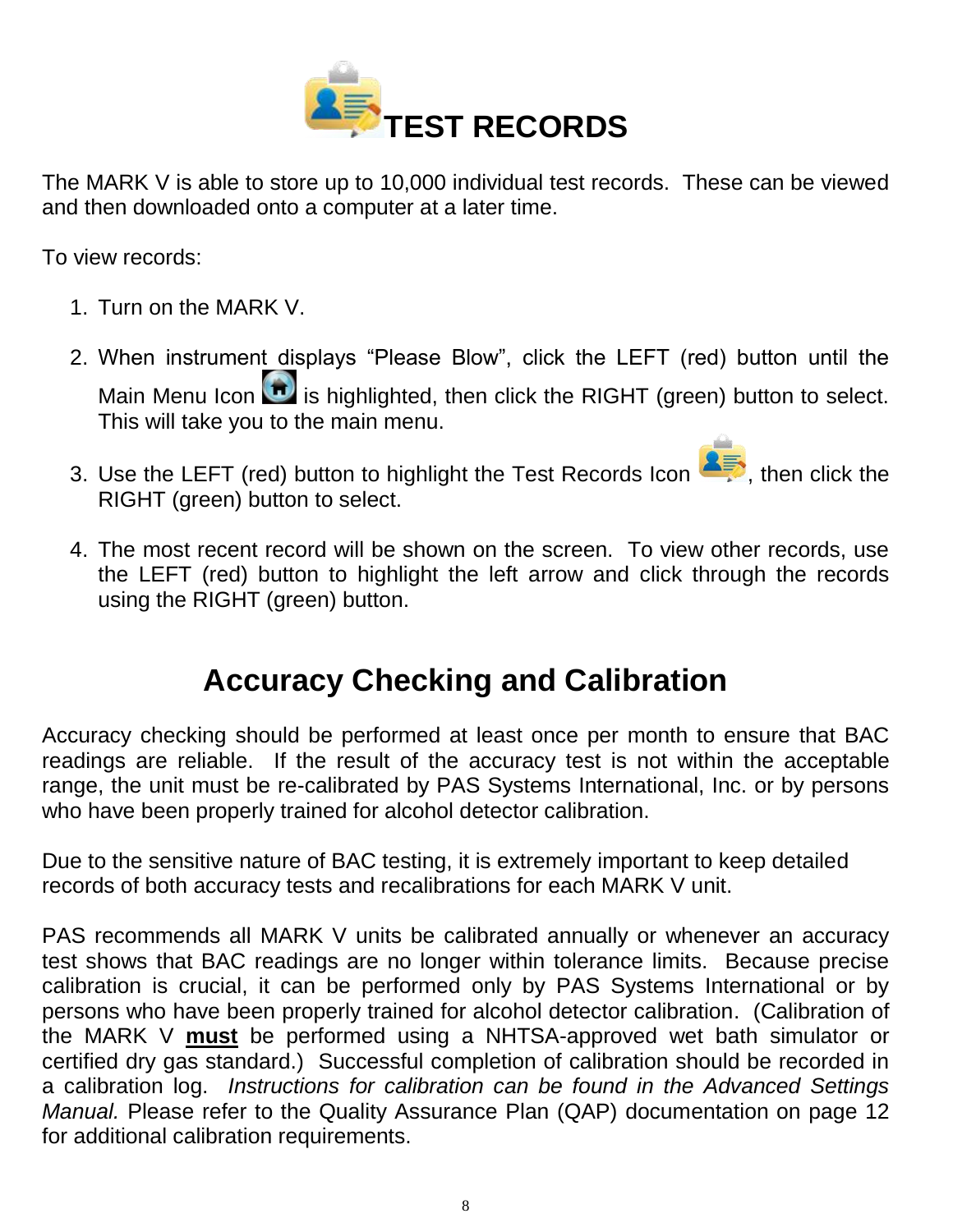# **Wet Bath Accuracy Checking**

Using wet bath simulators for accuracy checking has been the accepted method for many years. Breath alcohol simulators are specially designed water-alcohol instruments which provide equilibration of alcohol between water and air at a controlled temperature.

Accuracy checking of the MARK V should be performed by authorized persons using any NHTSA approved breath alcohol simulator.

### **To perform a wet bath accuracy check:**

- 1. Pour 500 ml of 0.080% Certified Solution into the glass jar.
- 2. Attach a piece of tubing (6 8" long) to simulator inlet. Attach a regular or checkvalve mouthpiece to the end of this tubing.
- 3. Attach a 1 2" piece of tubing to the simulator outlet. Attach a mouthpiece to the other end of this shorter tubing. Make sure the connection is air-tight.

#### **Note: The length of tubing connected to the simulator outlet should not be longer than 2" in order to prevent condensation.**

- 4. Plug Simulator in and turn switch to the ON position.
- 5. Allow the solution to heat.
- 6. After 15 20 minutes, check the thermometer. The thermometer should read 34ºC when ready.
- 7. Attach instrument to the mouthpiece. (The opaque moisture trap can be used should condensation appear in the mouthpiece).
- 8. Switch on the MARK V. Wait for "Please Blow" to display. Connect to outlet tube.
- 9. Forcefully blow into the simulator for several seconds, press the green button and release.

After a few seconds, the measured value will be displayed. The display should read 0.080% +/-0.005.

NOTE: If the result is not within published specifications for the MARK V , conduct another accuracy check. Verify that the seal on the simulator is air-tight and that the outlet tube and mouthpiece are free of condensation. If the measurement is still not within specifications (+/- 0.005), the unit must be removed from service until an internal calibration can be conducted.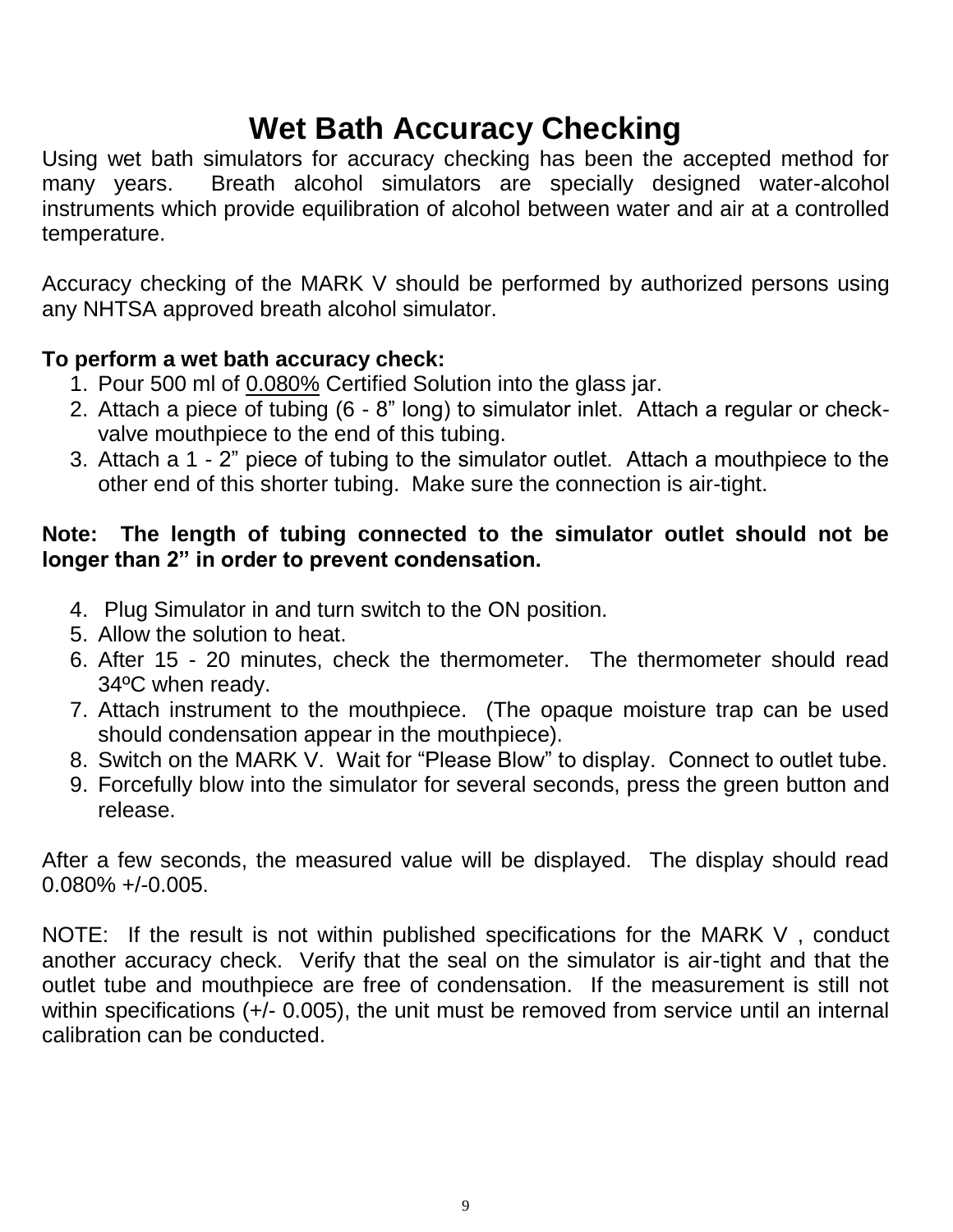# **Dry Gas Accuracy Testing**

When using certified dry gas (PAS recommends 0.080% dry gas concentration) for accuracy testing, the alcohol concentration printed on the label of the gas cylinder must be corrected to account for altitude when conducting tests at or above an altitude of 250 feet above sea-level. Please refer to the "Dry Gas at High Altitude" section below for instructions on how to make the appropriate corrections for high altitude testing.

#### **To perform the accuracy test:**

- 1. Attach a new mouthpiece.
- 2. Turn on the MARK V. Wait until "Please Blow" is displayed after the Air Blank Check.
- 3. Always pre-purge the valve for a few seconds before delivering a sample for testing.
- 4. Connect the MARK V to the regulator/valve of the gas cylinder (the regulator must provide a gas flow of at least 1.5 liters per minute).
- 5. Depress the regulator button and allow gas to flow for 5-10 seconds. Press the "Green" button (manual test).
- 6. After a few seconds, the measured value will be displayed. If the measured value is within +/-0.005 BrAC of the altitude-adjusted concentration value, the MARK V is working accurately.

Note: Suitable Dry Gas Standards and Regulators are available from PAS Systems International, Inc. (800-660-7643)

### **Dry Gas At High Altitude:**

The concentration of alcohol in a dry gas standard is carefully controlled to give the correct vapor concentration when the cylinder is at sea level. At higher elevations (altitudes), the concentration of the alcohol in the vapor leaving the cylinder will be less. This change in concentration at sea level is negligible, but at higher altitudes significant errors would result if corrections were not made. Simply multiply the standard concentration on the gas cylinder label by the factor shown for the appropriate local altitude listing in the *High Altitude Correction Chart*.

Please see the chart below for the appropriate correction factor at various elevations. For example, if you have a dry gas standard of 0.045% and you are using it at 500 feet, you would multiply the value at sea level by the correction factor. The corrected value would be  $0.045 \times 0.981 = 0.044\%$  BAC.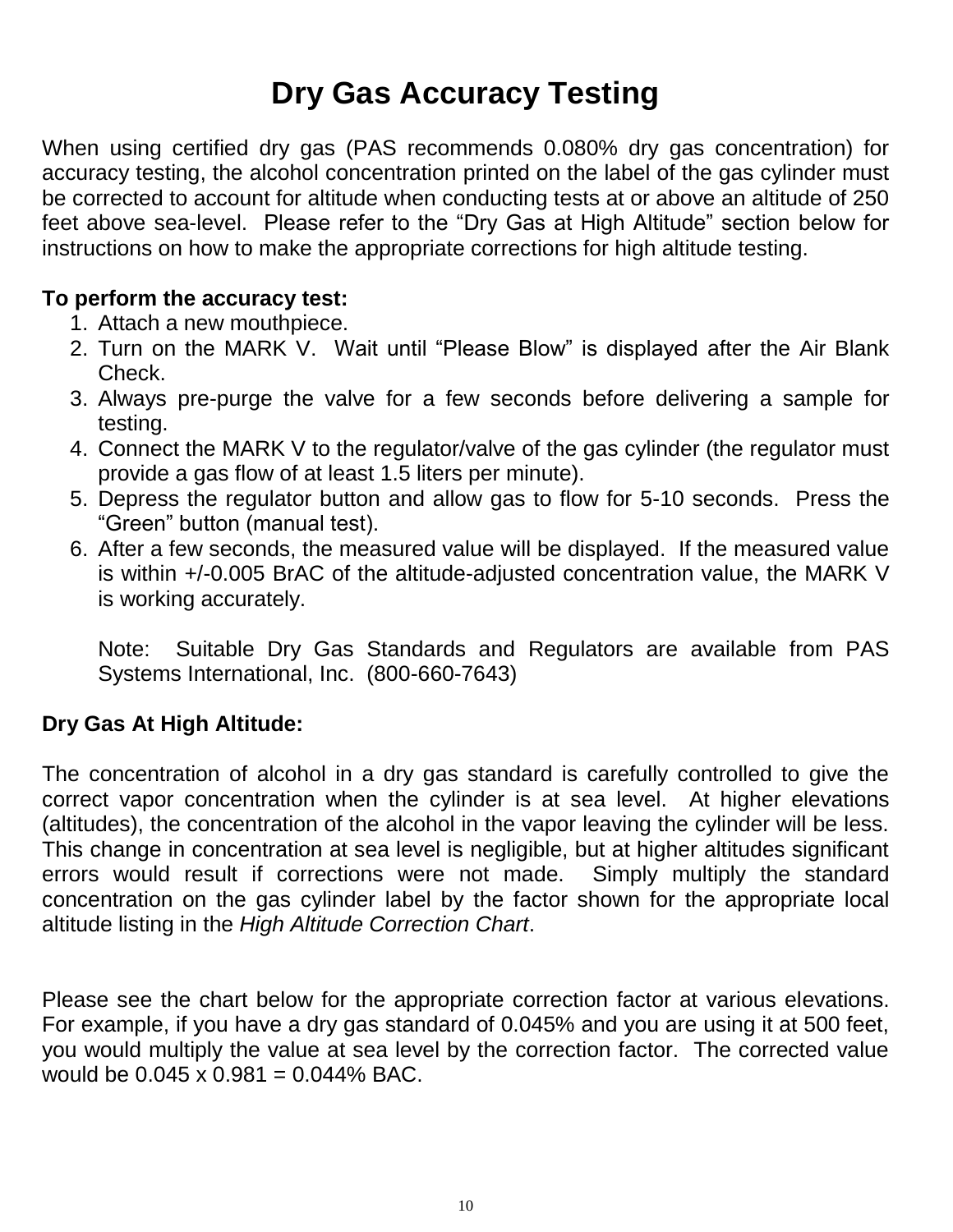# **High Altitude Correction Chart**

| <b>Elevation from Sea Level</b> | <b>Correction Factor</b> | <b>Corrected Value for</b><br>0.080% Dry Gas |
|---------------------------------|--------------------------|----------------------------------------------|
| 0                               | 1                        | 0.080                                        |
| 500                             | 0.981                    | 0.078                                        |
| 1000                            | 0.962                    | 0.077                                        |
| 1500                            | 0.943                    | 0.075                                        |
| 2000                            | 0.925                    | 0.074                                        |
| 2500                            | 0.907                    | 0.073                                        |
| 3000                            | 0.889                    | 0.071                                        |
| 3500                            | 0.872                    | 0.070                                        |
| 4000                            | 0.854                    | 0.068                                        |
| 4500                            | 0.837                    | 0.067                                        |
| 5000                            | 0.820                    | 0.066                                        |
| 5500                            | 0.804                    | 0.064                                        |
| 6000                            | 0.787                    | 0.063                                        |
| 6500                            | 0.771                    | 0.062                                        |
| 7000                            | 0.755                    | 0.060                                        |
| 7500                            | 0.740                    | 0.059                                        |
| 8000                            | 0.724                    | 0.058                                        |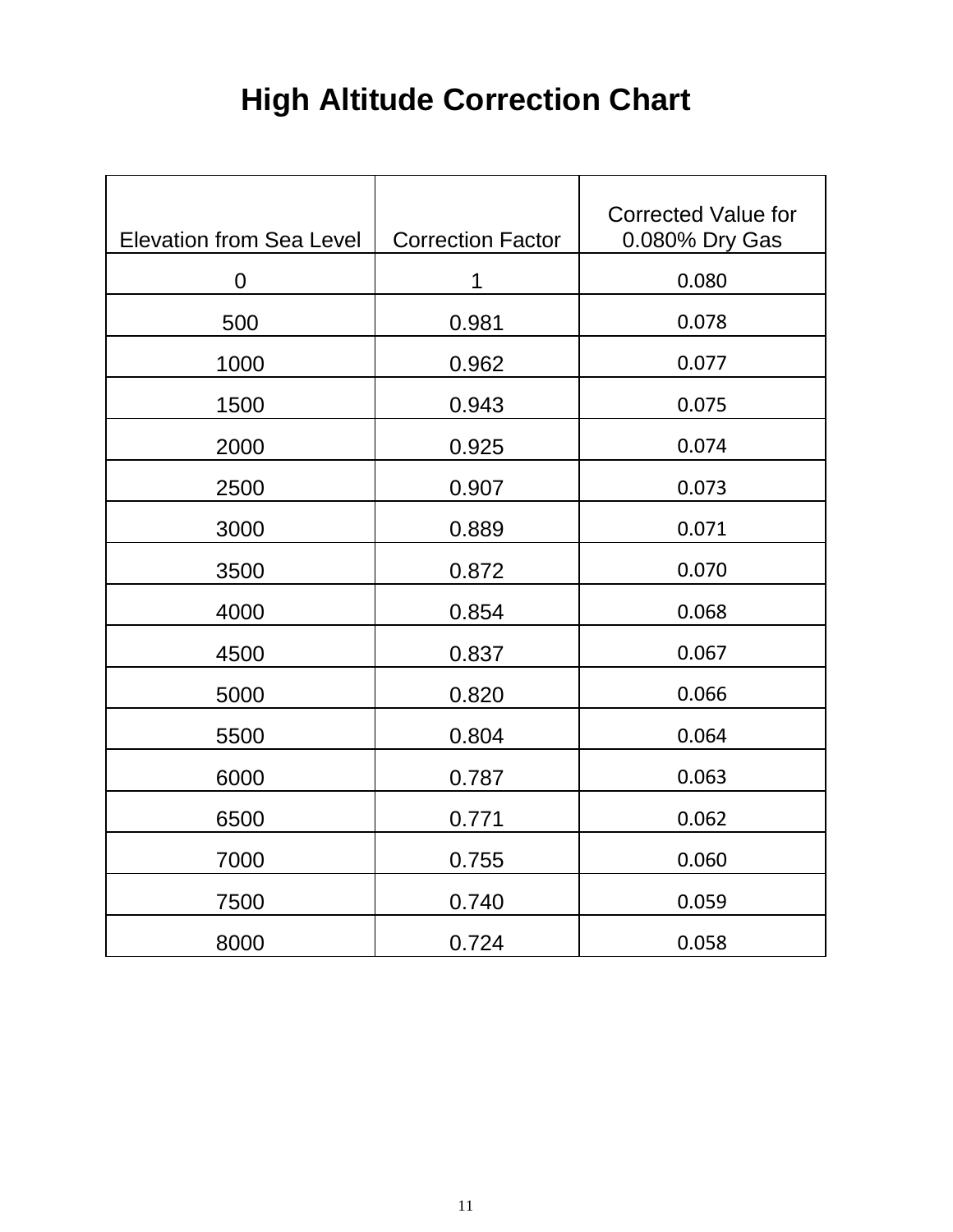# **Quality Assurance Plan**

Under the U.S. Department of Transportation workplace testing program (see 49 CFR, Part 40), transportation employers are required to test employees working in certain safety sensitive positions for alcohol under certain conditions. The DOT workplace testing program requires that breath test instrument manufacturers provide employers or Breath Alcohol Technicians with this Quality Assurance Plan, which together with the operation instructions provided with the **Mark V**, will assist in assuring that breath testers are calibrated to the required degree of accuracy.

#### $OAP$

- 1. Allowed Calibration Units: Any wet bath simulator listed on the NHTSA Conforming Products List of Calibration Units for Breath Alcohol Tests. When calibration or re-calibration (not an accuracy check) is needed the simulator should be used with a certified 0.080% BAC solution, following the operating manual provided by the wet bath simulator manufacturer. Alternatively, a dry gas standard of 0.080% that has been approved by NHTSA may also be used.
- 2. External Calibration Check Interval: Calibration Checks (Accuracy Checks) should be performed monthly; after positive test results; or if the unit fails to air blank to 0.000 after 2 attempts, and after repair. There is no limitation on the number of tests that may be conducted between calibration checks, providing the monthly checks are completed.
- 3. External Calibration Check Tolerance: +/- 0.005 or +/- 5% at or above 0.100.
- 4. Intervals for Periodic Inspection: Self-diagnostics and visual inspection by the operator before every use. Routine maintenance and service recommended every 2 years. Calibration should be performed when 2 consecutive calibration (accuracy) checks fail (out of tolerance).
- 5. Events which require instrument be taken out of service: Self-diagnostics failure or indication by error code. The power supply is not providing necessary power to the Mark V. The Mark V does not display "BLOW" within 2 minutes of power up.
- 6. For other information regarding quality assurance unique to this instrument, see the Mark V Calibration Software Manual as set forth in the Mark V Operating Manual.

#### **Follow the operating instructions provided by the manufacturer for proper procedure to use dry gas for calibration checks.**

Instruments indicating any of the above ERRORS should be returned to PAS Systems International, Inc. for repair. Please call PAS Systems International, Inc. Technical Service Team to describe the problem & for more information on sending the unit in for service. Please have the serial number of the unit.

#### **This QAP is subject to change and should neither be considered a final requirement nor a contractual term in any agreement to purchase the MARK V.**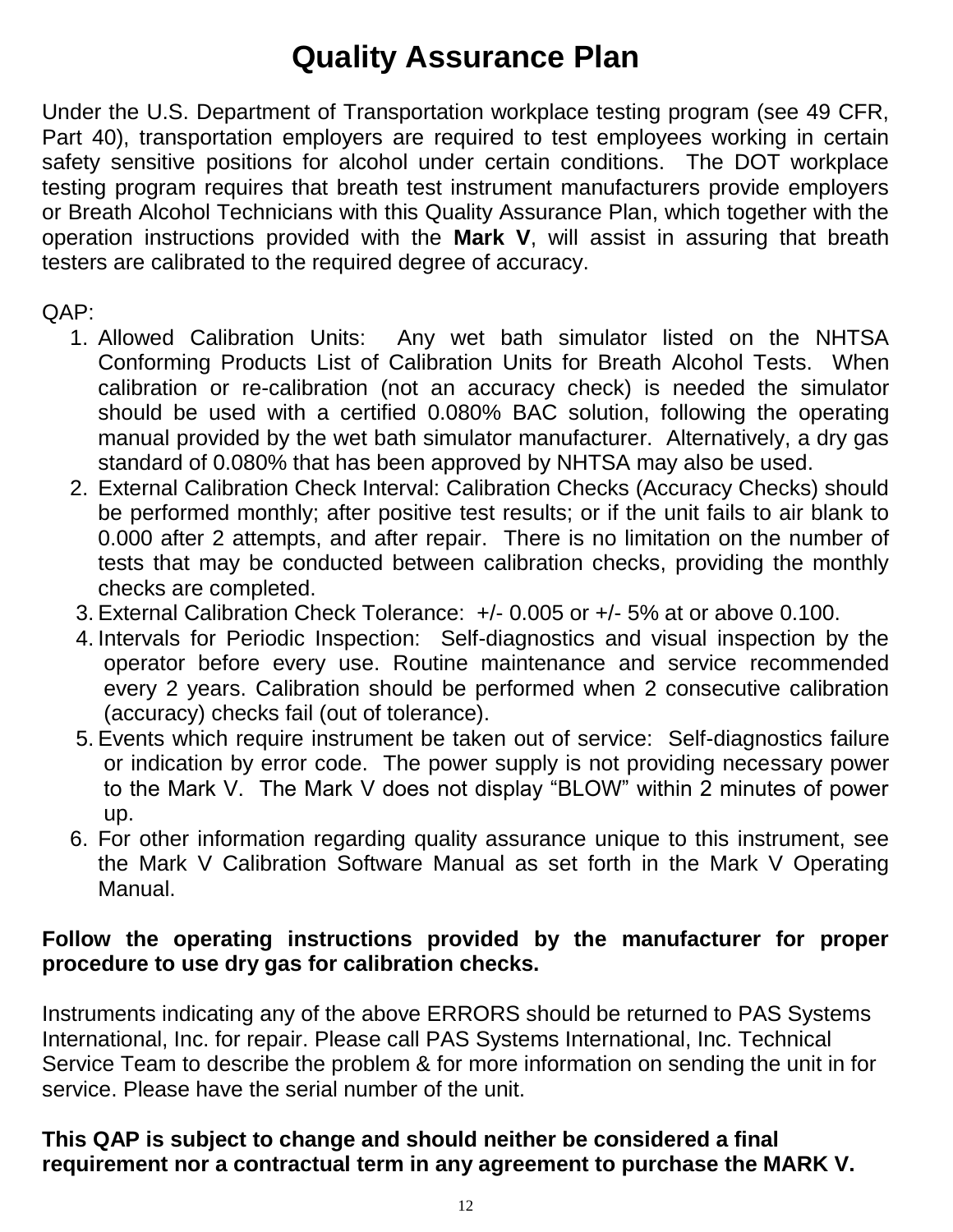## **Troubleshooting**

The troubleshooting table that follows is provided to help eliminate confusion and prevent downtime by supplying corrective procedures. If problems persist, call PAS Systems International, Inc. technical service at 800-660-7643.

| <b>PROBLEM</b>                                                   | <b>CAUSE</b>                                                | <b>SOLUTION</b>                                                       |
|------------------------------------------------------------------|-------------------------------------------------------------|-----------------------------------------------------------------------|
| The display is only faintly lit<br>or the unit will not turn on. | The power supply to the<br>unit is completely<br>exhausted. | Replace all 4 AAA<br>batteries. Use only high<br>quality batteries.   |
| "Please Blow" does not<br>display.                               | Instrument malfunction.                                     | <b>Contact PAS Systems</b><br>International, Inc. at<br>800-660-7643. |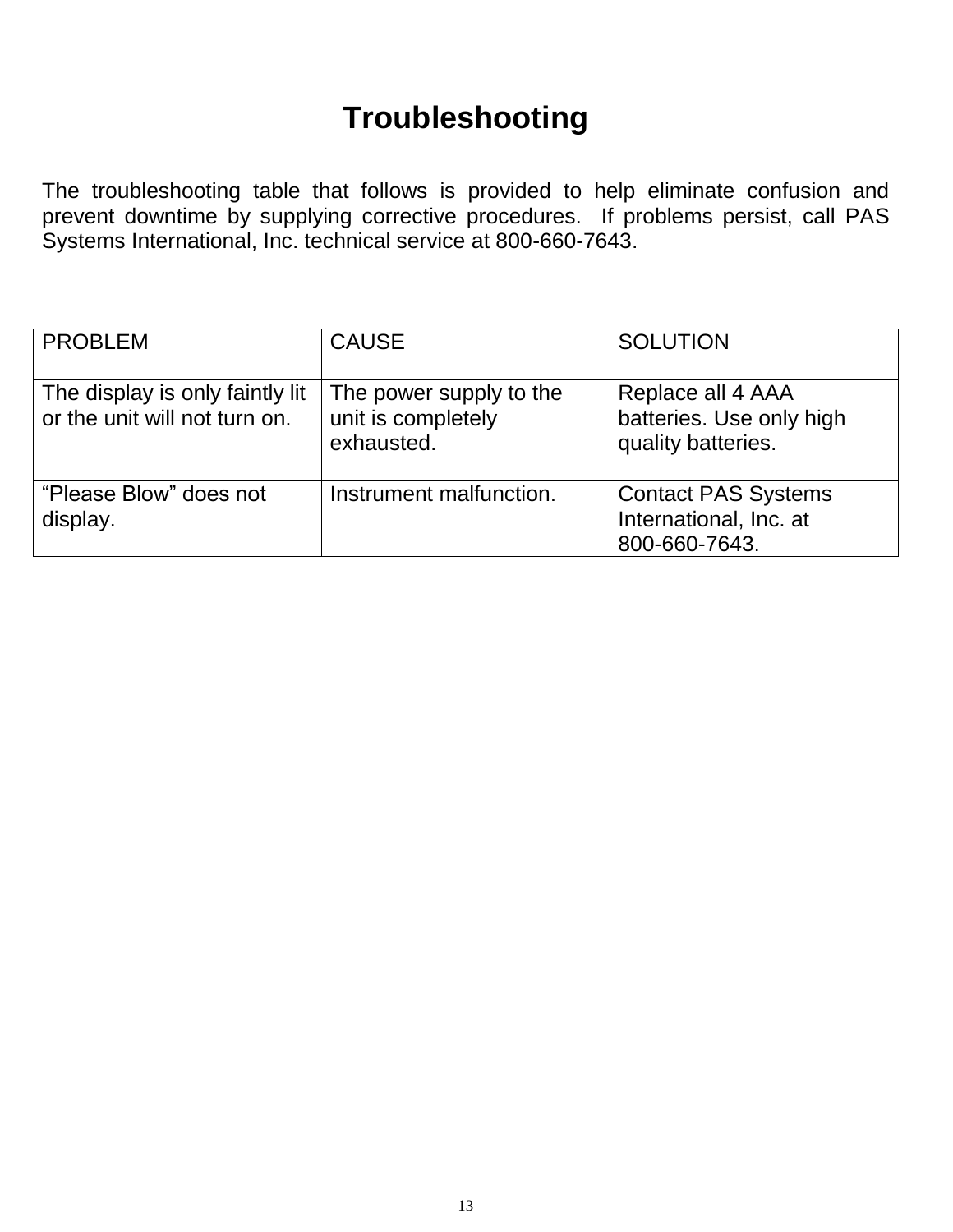# **Technical Specifications**

| <b>Product Name:</b>        | <b>MARK V</b>                                                                                                   |
|-----------------------------|-----------------------------------------------------------------------------------------------------------------|
| Sensor:                     | <b>Platinum Electrochemical Fuel Cell</b>                                                                       |
| <b>Accuracy:</b>            | Meets DOT specifications $+/- 0.005\%$ up to 0.100 % BrAC<br>and +/- 5% above 0.100% BrAC                       |
| <b>Sample Accuracy:</b>     | 0.001 % (digital display)                                                                                       |
| <b>Detection Range:</b>     | 0.000 to 0.400 BrAC                                                                                             |
| <b>Response Time:</b>       | 10 seconds or less                                                                                              |
| <b>Recovery Time:</b>       | Less than 1 minute                                                                                              |
| <b>Start-up Delay:</b>      | Less than 1 minute                                                                                              |
| <b>Sampling System:</b>     | Automatically takes deep lung sample or tests manually.                                                         |
| <b>Breath Sample Time:</b>  | Up to 12 seconds continuous breath – minimum 4 seconds                                                          |
| <b>Unit of Measure:</b>     | % BrAC, mg/l, mg/100ml, or any other units.                                                                     |
| <b>Working Temperature:</b> | 23 <sup>o</sup> to 131 <sup>o</sup> F (-5 <sup>o</sup> to +55 <sup>o</sup> C)                                   |
| <b>Storage Conditions:</b>  | -13 $^{\circ}$ to 158 $^{\circ}$ F (-25 $^{\circ}$ to 70 $^{\circ}$ C); not more than 95% relative<br>humidity. |
| <b>LCD Display Size:</b>    | 2.0" X 1.5" viewing area (5cm X 4 cm), Automatic backlight<br>for night time use.                               |
| <b>Dimensions</b>           | 5.5" X 2.25" X 1.25" (140mm X 55mm X 30mm)                                                                      |
| Weight                      | .43 lbs (195 grams)                                                                                             |
| <b>Self Diagnostics:</b>    | Programmed self-check assures unit is operational upon<br>power up.                                             |
| <b>Power Supply</b>         | Battery pack - holds four (4) AAA disposable Alkaline<br><b>Batteries</b>                                       |
|                             |                                                                                                                 |
| <b>Battery Life:</b>        | 500 tests                                                                                                       |
| <b>Memory:</b>              | Capable of saving 10,000 test results.                                                                          |
| Pump:                       | Automatically actuated electronic pump - No cocking<br>required.                                                |
| <b>Mouthpiece:</b>          | Affordable, sanitary, and individually wrapped.                                                                 |
| <b>Calibration:</b>         | Annually with monthly accuracy checks. Use Wet Bath or<br>Dry Gas.                                              |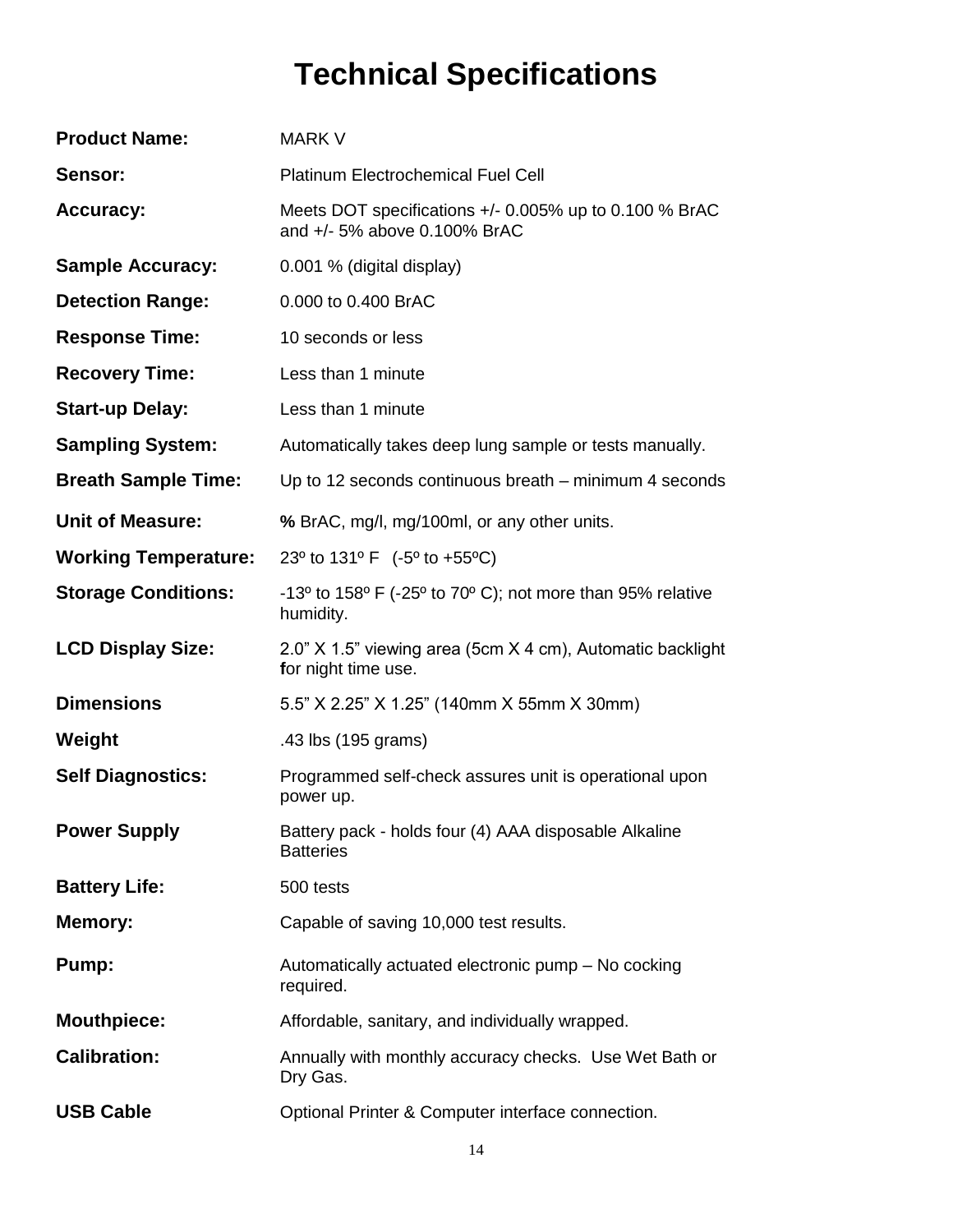## **Safety, Maintenance, & Warranty**

#### **Safety**

For correct and effective use of the MARK V, it is essential to read and strictly follow the instructions contained in this document. The MARK V is to be used only for the purposes specified herein.

#### **Maintenance**

Repairs of the MARK V may only be performed by PAS Systems International, Inc. or an authorized service technician. Only original MARK V parts may be used.

To keep the instrument clean, periodically use a mild disinfectant and a soft cloth on the outside of the case. DO NOT use alcohol to clean the unit!

#### **Warranty**

PAS Systems International, Inc. warrants the MARK V to be free of defects in material and workmanship as specified in the warranty. For a complete warranty statement, see the warranty included with the shipment of the MARK V.





**RoHS Approved**